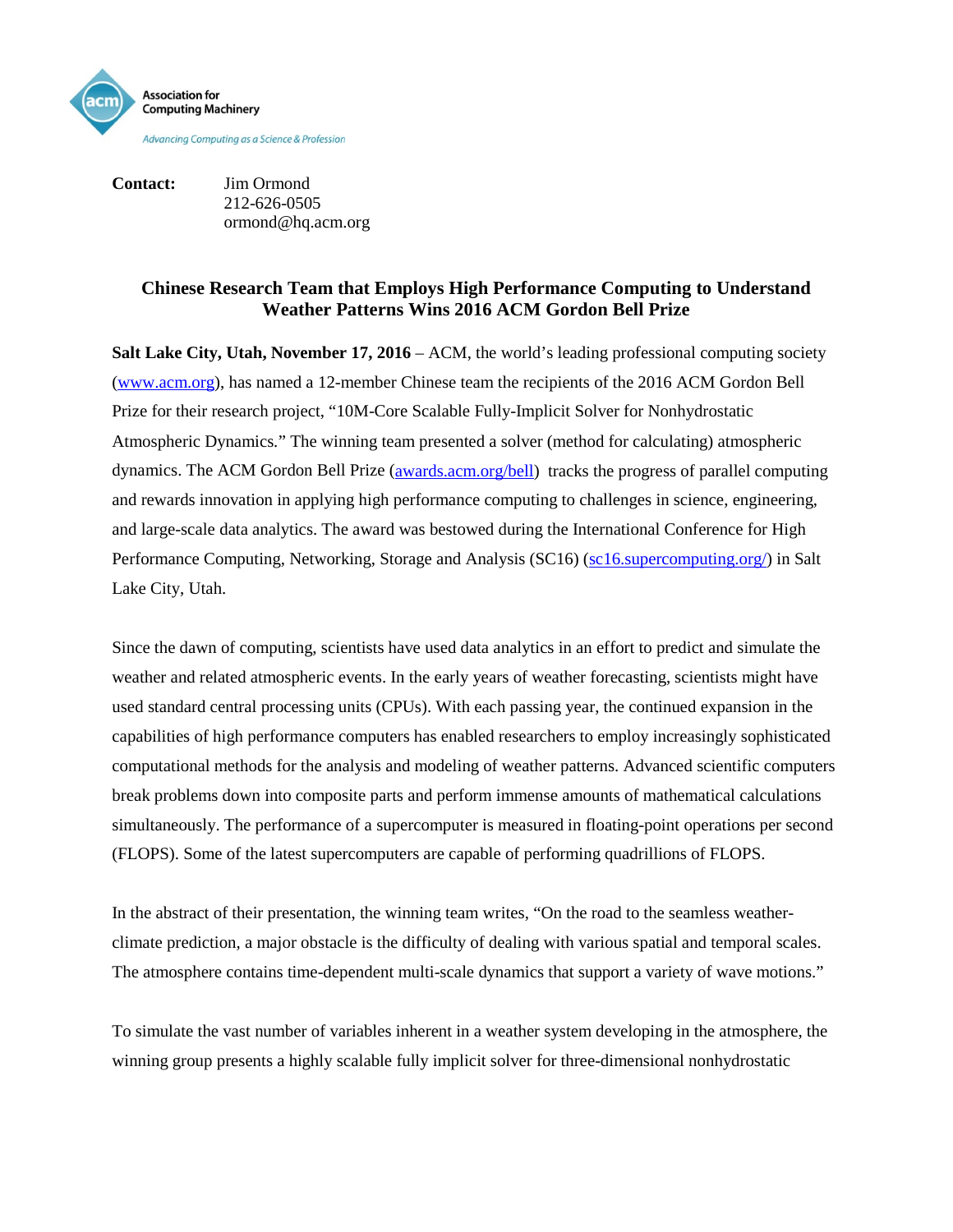atmospheric simulations governed by fully compressible Euler equations. Euler equations are a set of equations frequently used to understand fluid dynamics (liquids and gasses in motion).

Elaborating further, they add, "In the solver, we propose a highly efficient domain-decomposed multigrid preconditioner that can greatly accelerate the convergence rate at the extreme scale. For solving the overlapped subdomain problems, a geometry-based pipelined incomplete LU factorization method is designed to further exploit the on-chip fine-grained concurrency."

The fully-implicit solver successfully scales to the entire system of the Sunway TaihuLight, a Chinese supercomputer with over 10.5 M heterogeneous cores, allowing for a performance of 7.95 PFLOPS in double precision. The Chinese team contends that this is the largest fully-implicit simulation to date. The Sunway TaihuLight is ranked as the fastest supercomputer in the world. It is nearly three times as fast as the Tianhe-2, the supercomputer that previously held the world record for speed.

Winning team members include Chao Yang, Chinese Academy of Sciences; Wei Xue, Tsinghua University; Haohuan Fu, Tsinghua University; Hongtao You, National Research Center of Parallel Computer Engineering and Technology; Xinliang Wang, Beijing Normal University; Yulong Ao, Chinese Academy of Sciences; Fangfang Liu, Chinese Academy of Sciences, Lin Gan, Tsinghua University; Ping Xu, Tsinghua University; Lanning Wang, Beijing Normal University; Guangwen Yang, Tsinghua University; and Weimin Zheng, Tsinghua University.

Innovations from advanced scientific computing have a far-reaching impact in many areas of science and society—from understanding the evolution of the universe and other challenges in astronomy, to complex geological phenomena, to nuclear energy research, to economic forecasting, to developing new pharmaceuticals. The annual SC conference brings together scientists, engineers and researchers from around the world for an outstanding week of technical papers, timely research posters, and tutorials.

## **About ACM**

ACM, the Association for Computing Machinery [\(www.acm.org\)](http://www.acm.org/) is the world's largest educational and scientific computing society, uniting computing educators, researchers and professionals to inspire dialogue, share resources and address the field's challenges. ACM strengthens the computing profession's collective voice through strong leadership, promotion of the highest standards, and recognition of technical excellence. ACM supports the professional growth of its members by providing opportunities for life-long learning, career development, and professional networking.

## **About the ACM Gordon Bell Prize**

The ACM Gordon Bell Prize [\(awards.acm.org/bell\)](http://awards.acm.org/bell/) is awarded each year to recognize outstanding achievement in high-performance computing. The purpose of this recognition is to track the progress over time of parallel computing, with particular emphasis on rewarding innovation in applying high-performance computing to